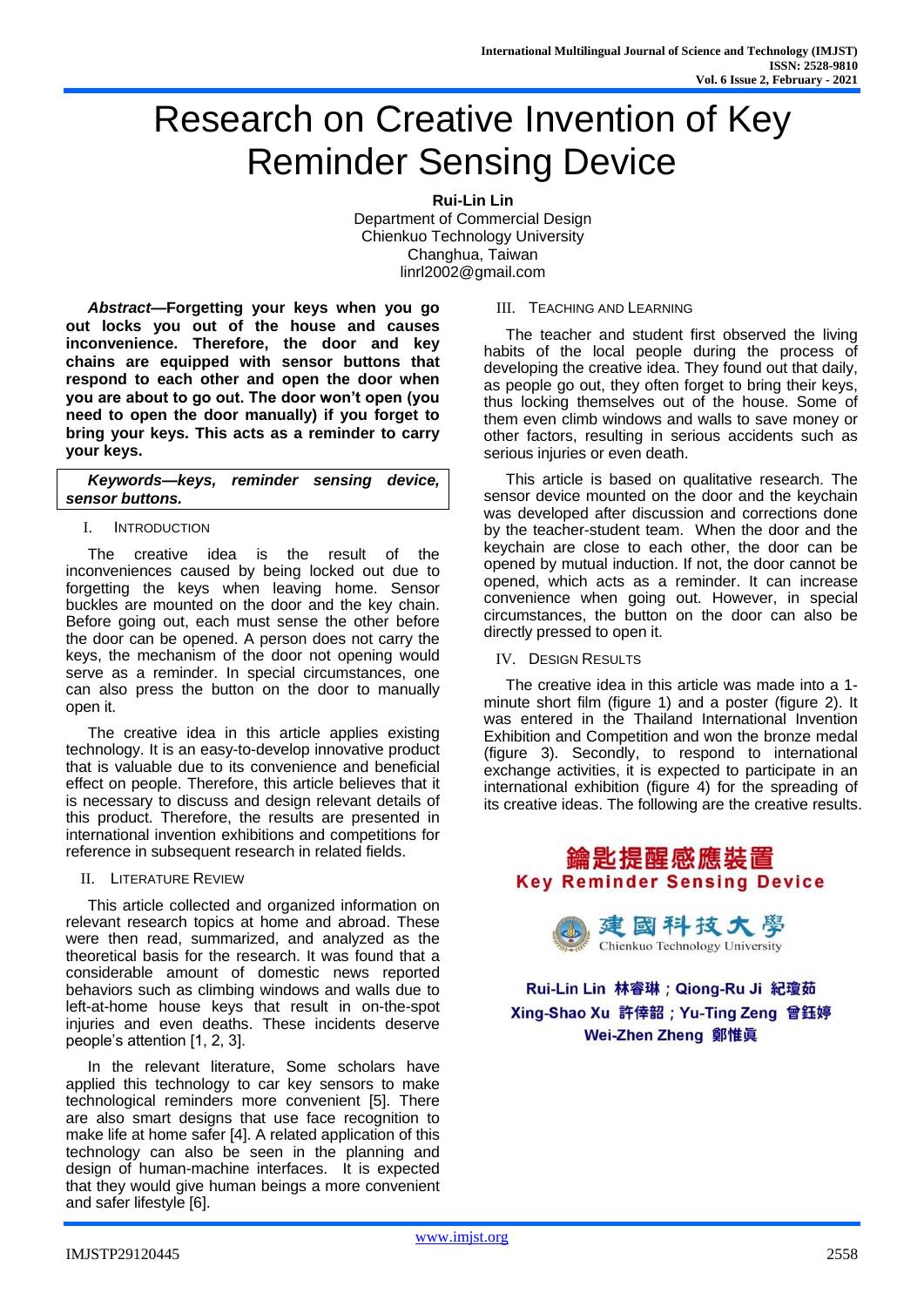

出門若忘記帶鑰匙, If you forget to bring the key when going out,

新設計 **New design** 



因此,分別於門內、鑰匙圈內裝置感應扣,<br>Therefore, the sensor buckle is installed in the door and the key ring.



出門前,當鑰匙不管在衣服、包包、手上... Before leaving, when the keys are not on clothes, bags, hands...



Just near the door,



兩者會發生感應,使門得以開啟。 the door and key chain are equipped with sensor buttons that respond to each other and opens the door when you are about to go out.



但若忘記攜帶鑰匙則無法開門 The door won't open if you forget to bring your key.



一款互相感應的裝置設計 Design of a mutual induction device.



**How to use**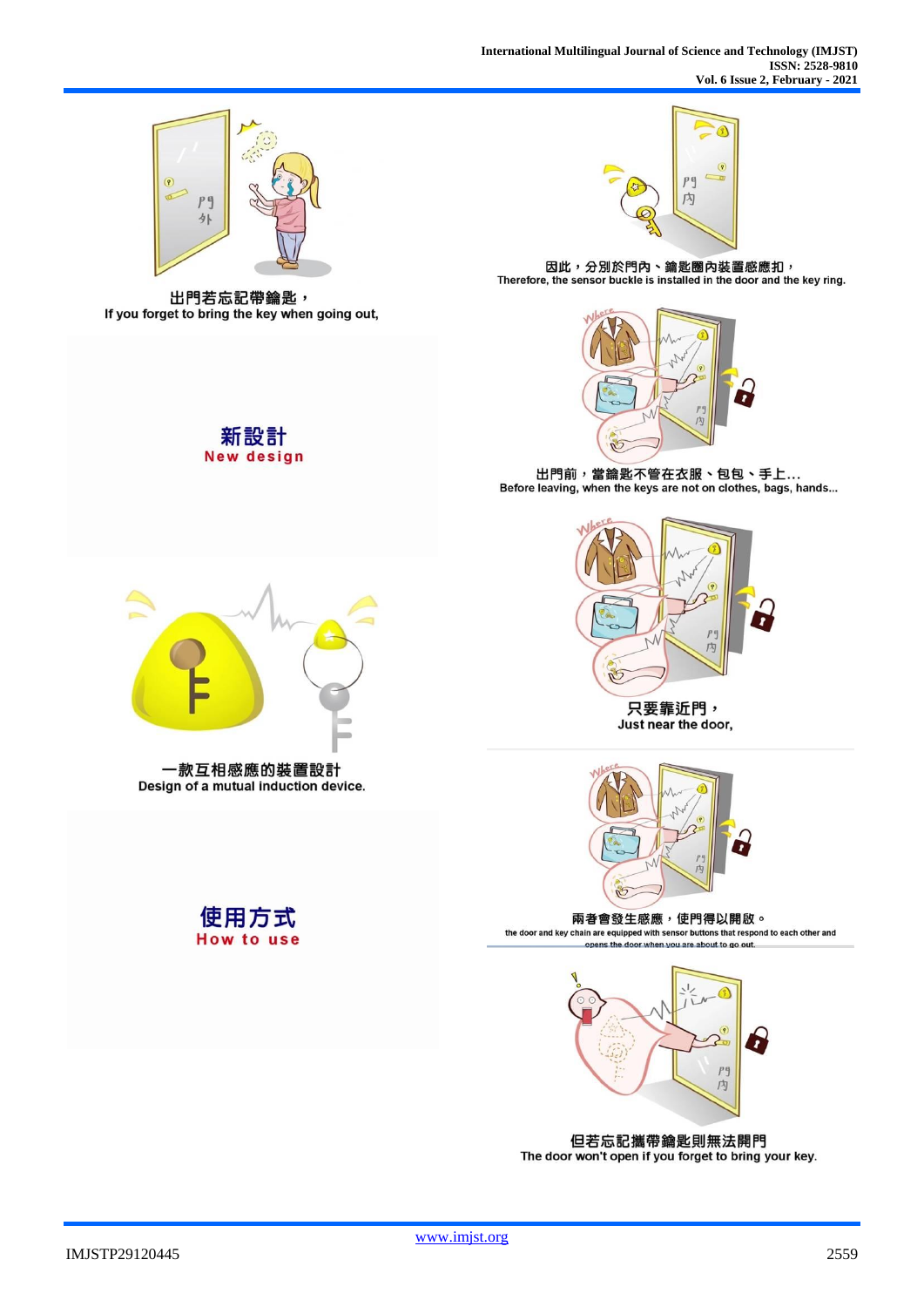

\_…cathera...